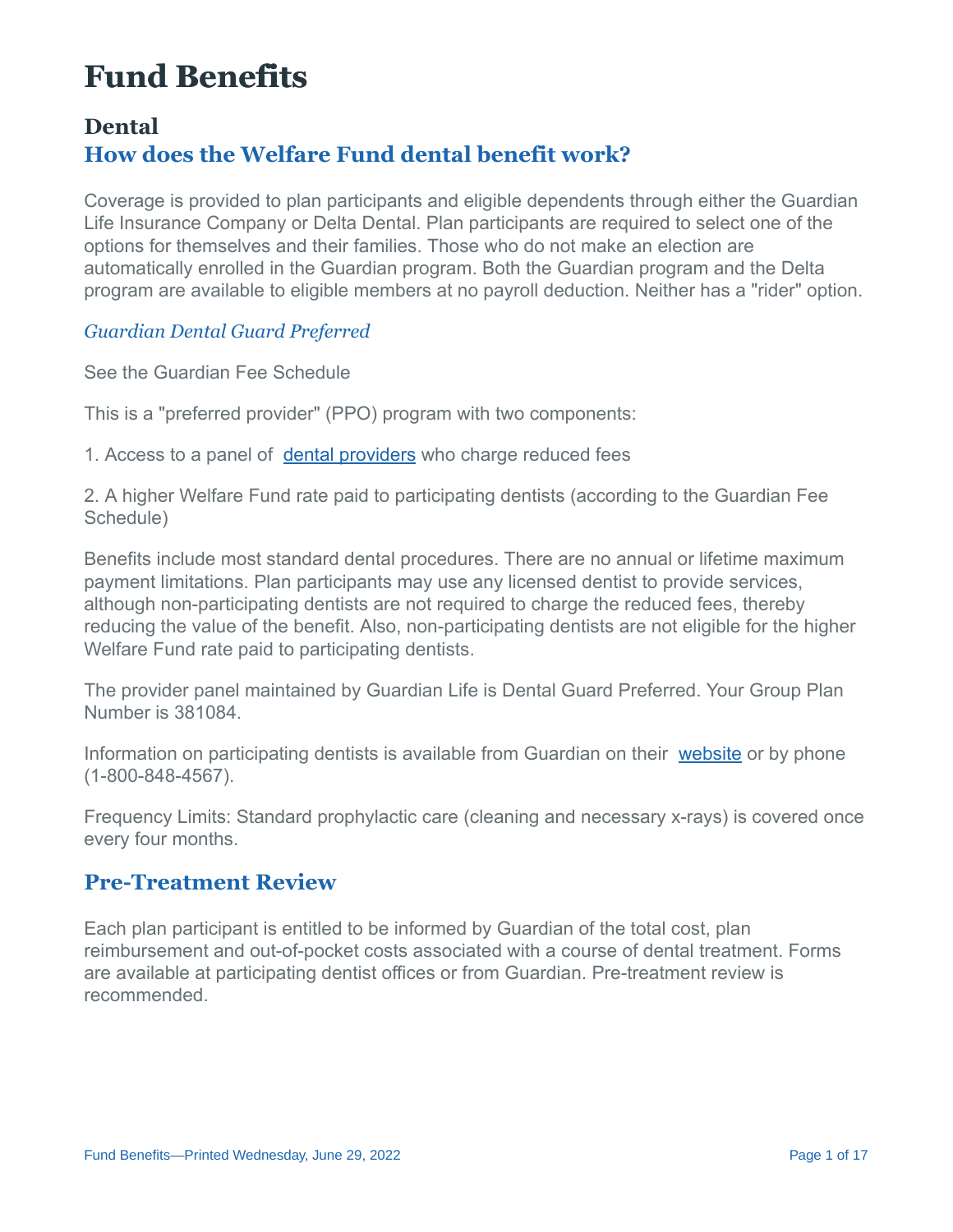# **How do I file an out-of-network dental claim?**

Claim forms are available [here](http://www.psccunywf.org/media/191275/guardian_dental_non-par_reimbusement_claim_form.5.15.18.pdf) or from participating providers, by mail from Guardian and through the Guardian Website. Guardian Forms have the mailing address on them. Claim forms should be submitted to:

Guardian Group Dental Claims P.O. Box 981572 El Paso, TX 79998-1572

#### **What is not covered by my Guardian Dental Plan?**

Coverage is not provided for certain types of care. [Treatment exclusions](http://www.psccunywf.org/media/193278/guardian_benefit_exclusions.rev.7.1.2018.rev.pdf) often involve technical matters. There are also [procedural limitations](/media/242559/guardian_contract_limitations.pdf) by frequency or age.

#### *DeltaCare USA*

This is a dental Health Maintenance Organization. DeltaCare USA will assign a primary care dentist for members upon enrollment. (Once enrolled, you have the opportunity to switch to another participating Delta dentist by calling 800-422-4234.) That dentist will be responsible for all dental care including referral to specialists as necessary. Members will pay for dental services in accordance with a [copay schedule](http://www.psccunywf.org/media/20957/Delta_Dental_Copay_Schedule.pdf) that Delta has negotiated with the dentists. The patient fee is set for each service.

Unlike traditional insurance, there are no claims to complete or reimbursement to await. There is no annual or lifetime limit on services.

Enrollment in the Delta program is available each year and coincides with the City-wide open enrollment period.

The HMO program is sponsored by Delta Dental and called DeltaCare USA. It is administered by: PMI Dental Health Plan 12898 Towne Center Drive Cerritos, CA 90703-8579

Information on dentists participating with the HMO is available from Delta on their [website](https://www.deltadentalins.com/) (Select network for DeltaCare USA) or by phone (1-800-422-4234).

Please be aware that most participating Delta dentists are located in New York and New Jersey. For availability of Delta dentists outside those areas, call Delta or check the Delta [website.](https://www.deltadentalins.com/)

#### *Optional Fee Payments*

Certain procedures are deemed "optional" in the Delta Fee list which typically indicates that it is a procedure that may exceed an accepted norm of service. For example, color-matched fillings are above the norm on molars, whereas they are standard practice on front teeth. Members who decide to have color-matched fillings on molars would pay a higher fee and that fee is in accordance with the profile of each dentist maintained by Delta dental. PMI Dental Health can provide this information.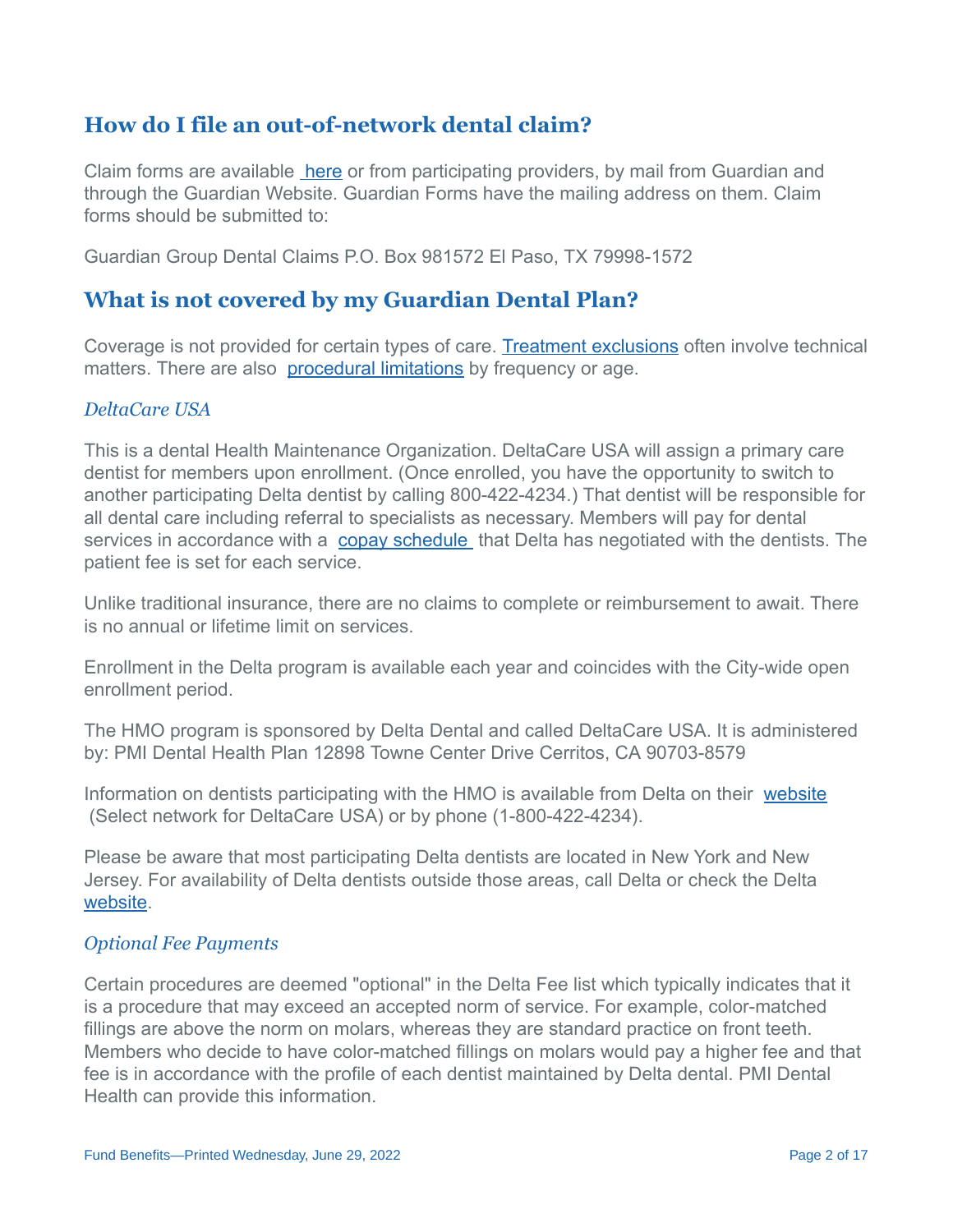#### *Emergency Care*

Whereas members are generally required to use the primary dentist, or an HMO specialist referred by that dentist, there is a provision for emergency treatment up to \$100 per year. Claim forms and regulations are available from PMI Dental Health at the address listed above.

#### *Exclusions and Limitations*

[Coverage is not provided for certain types of care. Be sure to review the](http://www.psccunywf.org/media/158054/dental_-_delta_exclusions_and_limitations.6.2017.pdf) *limitations and* exclusions for both standard benefits and orthodontic benefits.

# **Drug How does the Welfare Fund drug coverage work?**

Plan participants must be enrolled in an NYC Health Benefits Program basic health insurance plan to be eligible for the CVS/Caremark Prescription Drug Program.

Participating members will receive a CVS/Caremark prescription drug card unless they elect to purchase an optional drug rider through certain basic health programs. Those who elect a rider over the CVS Plan should refer to the stipend section below. Please note that the CVS/Caremark Prescription Drug Program restricts coordination of benefits with another drug coverage.

### **What does the CVS Prescription Drug Program cover?**

- The plan covers most drugs that legally require a prescription and have FDA approval for treatment of the specified condition(s). Drugs available without a prescription, classified as "over the counter" (OTC), are not covered regardless of the existence of a physician's prescription. The Welfare Fund program through CVS/Caremark encourages utilization of (a) generic equivalent medications, (b) selected drugs among clinical equivalents.
- If a generic equivalent medication is available and you or your physician chose it, you pay the standard co-payment for a generic drug. If you choose a brand name drug when a generic is available, you will pay the full cost of the brand name drug.
- CVS/Caremark has determined a list of drugs that treat medical conditions in the most cost-efficient manner. [The Welfare Fund Drug List i](/media/215627/psc-cuny_drug_list.april.2020.pdf)s regularly reviewed and updated by physicians, pharmacists and cost analysts.
- Home delivery (mail-order) or use of a CVS pharmacy is encouraged as a less costly way to fill prescriptions for long-term (maintenance) drugs. After an initial 30 day fill and 2 subsequent 30 day fills at a local pharmacy, higher levels of co-payment will be assessed for continued use of 30 day fills instead of 90 day (maintenance) fills.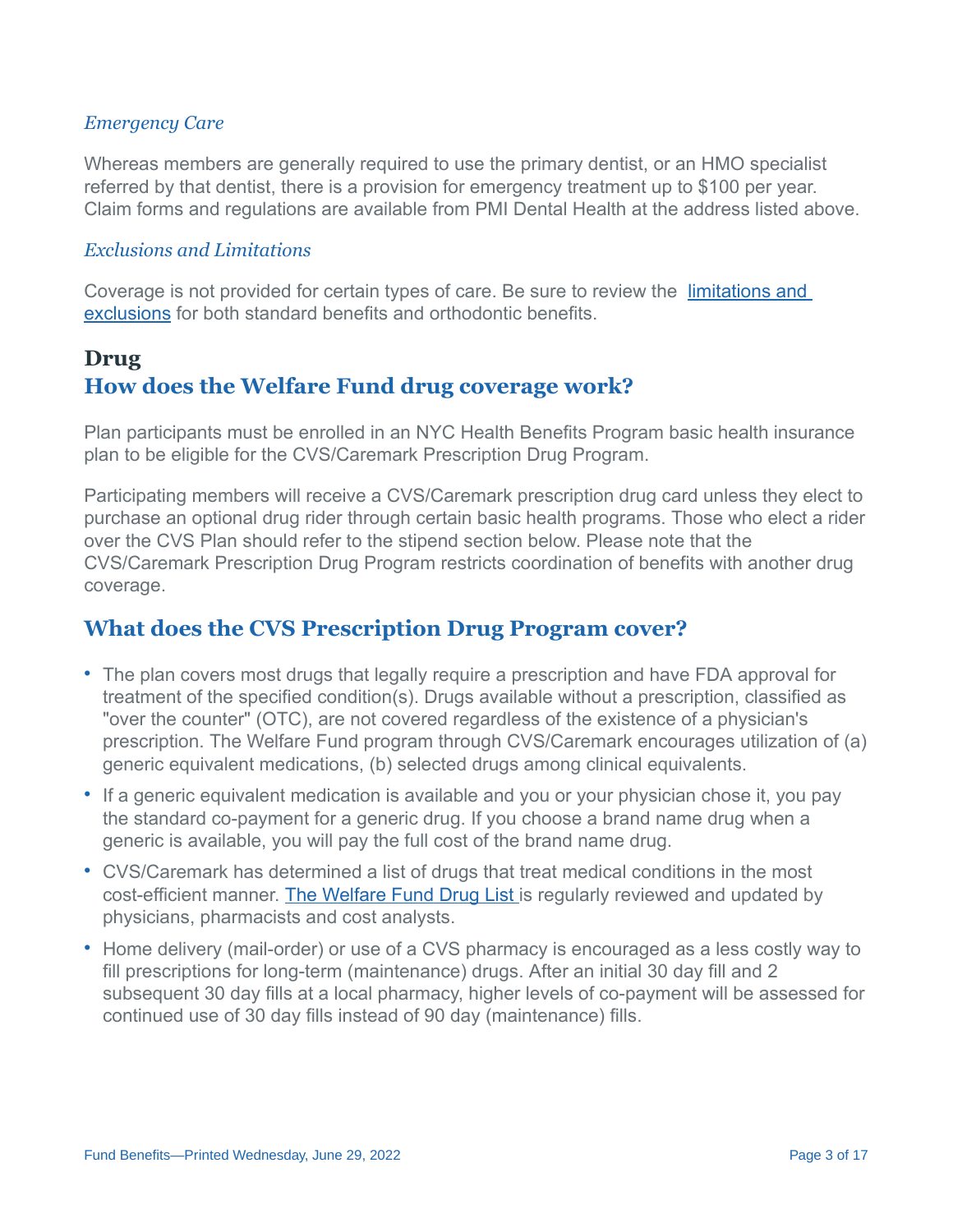# **Copayment**

A co-payment is the part of the drug cost that is paid by the plan participant. Co-payments are based on the category (generic, preferred and non-preferred) and place of purchase (retail pharmacy or mail-order pharmacy).

| How Much You Pay for a Covered Prescription Drug* |                                                                                                        |                                         |                                                             |  |
|---------------------------------------------------|--------------------------------------------------------------------------------------------------------|-----------------------------------------|-------------------------------------------------------------|--|
|                                                   | Retail Pharmacy (up to a 30-day supply)                                                                |                                         | <b>CVS/Caremark Mail or CVS</b><br>Pharmacy (90-day supply) |  |
|                                                   | <b>First Three Fills</b>                                                                               | <b>Each Subsequent</b><br><b>Refill</b> |                                                             |  |
| Generic                                           | If filled at CVS : No Copay for<br>Generics on Welfare Fund Drug List<br>20% at all Non-CVS pharmacies | 35% (\$5 minimum)                       | No Copay for Generics on<br><b>Welfare Fund Drug List</b>   |  |
| Preferred                                         | 20% (\$15 minimum)                                                                                     | 35% (\$15 minimum)                      | 20% (\$30 minimum)                                          |  |
| Non-Preferred                                     | 20% (\$30 minimum)                                                                                     | 35% (\$30 minimum)                      | 20% (\$60 minimum)                                          |  |

\*On July 1, 2014, the maximum benefit limit was lifted in compliance with the Affordable Care Act. Under the current benefit, the member will continue to pay a 20% co-pay until the cost to the Fund reaches \$10,000. When the cost to the Fund is between \$10,000 and \$15,000, the member's co-pay will be 50%.

| For Annual Plan Expenditures Between \$10K and \$15K |                                                                                                                                  |                                         |                                                             |  |
|------------------------------------------------------|----------------------------------------------------------------------------------------------------------------------------------|-----------------------------------------|-------------------------------------------------------------|--|
| <b>Retail Pharmacy (up to a 30-day supply)</b>       |                                                                                                                                  |                                         | <b>CVS/Caremark Mail or CVS</b><br>Pharmacy (90-day supply) |  |
|                                                      | <b>First Three Fills</b>                                                                                                         | <b>Each Subsequent</b><br><b>Refill</b> |                                                             |  |
| Generic                                              | If filled at CVS: No Copay for<br><b>Generics on Welfare Fund</b><br>Drug List<br>50% (\$5 minimum) at all<br>Non-CVS pharmacies | 50% (\$5 minimum)                       |                                                             |  |
| <b>Preferred Formulary</b>                           | 50% (\$15 minimum)                                                                                                               | 50% (\$15<br>minimum)                   | 50% (\$30 minimum)                                          |  |
| Non-Preferred<br>Formulary                           | 50% (\$30 minimum)                                                                                                               | 50% (\$30<br>minimum)                   | 50% (\$60 minimum)                                          |  |

When the cost to the Fund exceeds \$15,000, the member's co-pay will become 80%.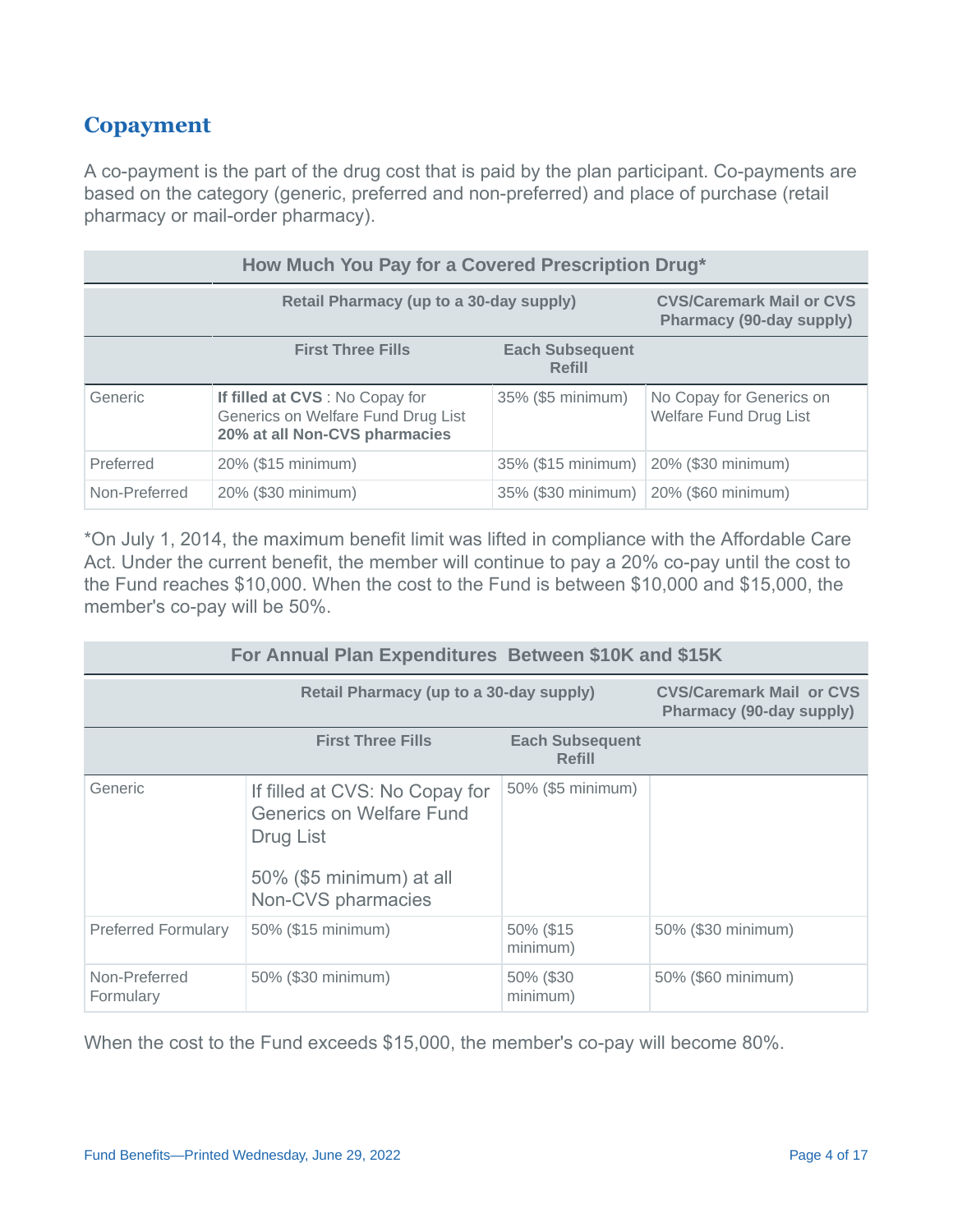#### **For Annual Plan Expenditures Over \$15K Retail Pharmacy (up to a 30-day supply) CVS/Caremark Mail or CVS Pharmacy (90-day supply) First Three Fills Each Subsequent Refill** Generic **If filled at CVS: No Copay for** Generics on Welfare Fund Drug List 80% (\$5 minimum) at all Non-CVS pharmacies 80% (\$5 minimum) Preferred Formulary 80% (\$15 minimum) 80% (\$15 minimum) 80% (\$30 minimum) Non-Preferred Formulary 80% (\$30 minimum) 80% (\$30 minimum) 80% (\$60 minimum)

# **Non-Covered or Restricted Drugs**

**The program does not cover the following:**

- Fertility drugs
- Growth hormones
- Needles and syringes
- Experimental and investigational drugs
- [PICA drugs](http://www1.nyc.gov/site/olr/health/summaryofplans/health-pica.page)
- Over the counter drugs (i.e., not requiring a prescription)
- Diabetic medications (refer to your NYC Health Benefits Plan carrier, GHI, HIP, etc.)
- Cosmetic medications
- Therapeutic devices or applications
- Charges covered under Workers' Compensation
- Medication taken or administered while a patient in a hospital, rest home, sanitarium, extended care facility, convalescent hospital, nursing home or similar institution.
- Shingles vaccine
- Weight Management drugs

**The following drugs are covered with limitations:**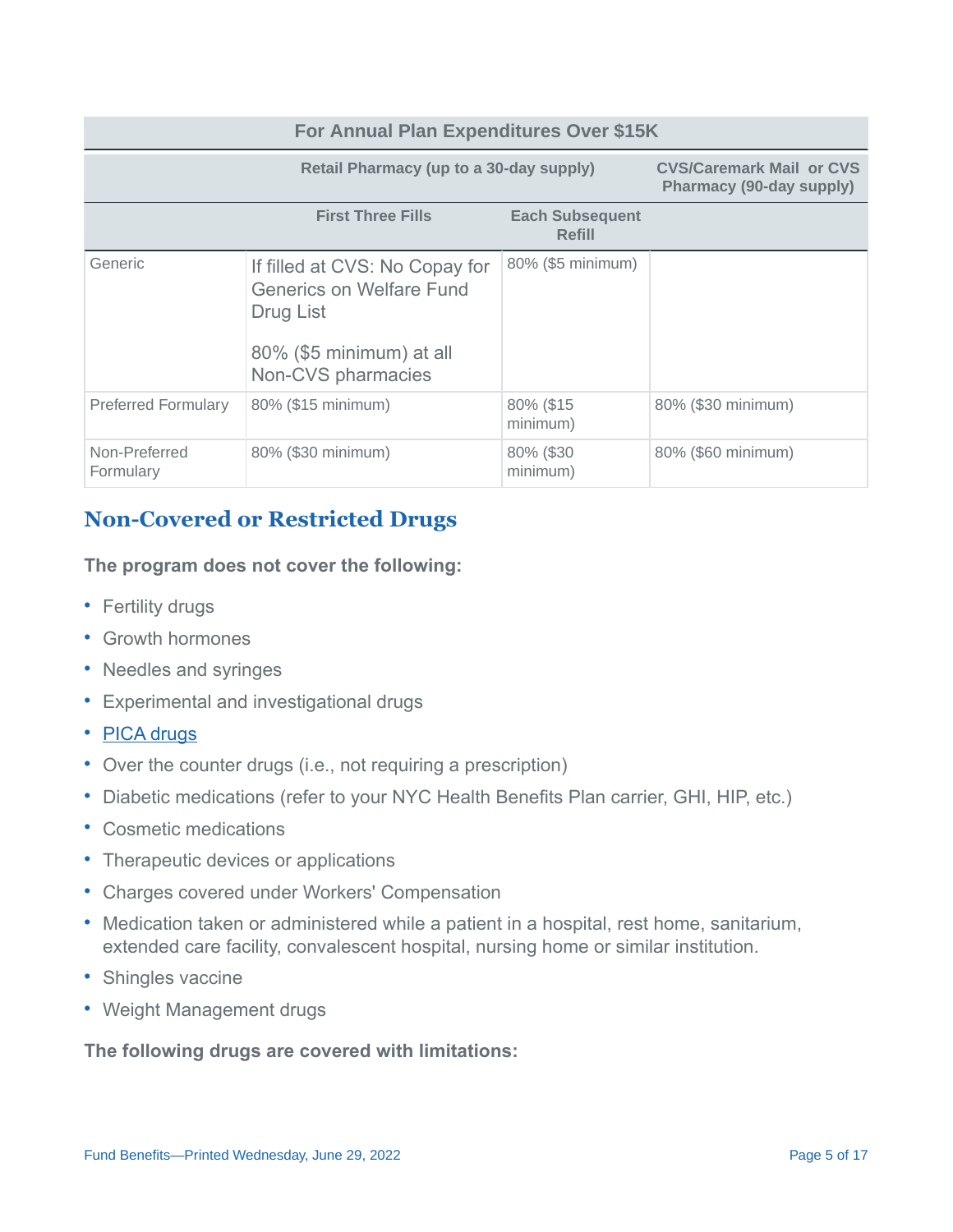- Drugs for erectile dysfunction up to an annual maximum Welfare Fund expenditure of \$500, with a maximum of 18 tablets every 90 days.
- Smoking cessation drugs up to an 84-day supply

# **Reimbursement Practices**

Prescriptions filled at participating pharmacies (CVS, Duane Reade, Rite Aid, Walgreen, etc.) will require presentation of a valid drug card. The co-payment must be met in order to acquire medication.

Prescriptions filled at non-participating pharmacies (very rare) or without presenting a drug card may require payment in full. In such cases, CVS/Caremark will honor a Direct Reimbursement Claim for payment, but only to the extent of the amount that would have been paid to a participating pharmacy, adjusted for co-payment.

# **Using Mail Order**

To use mail order, participants may register on the [CVS/Caremark website](https://www.caremark.com/wps/portal) or use the Mail [Service Order Form. Physicians may call 1-866-209-6177 for instructions on how to FAX a](https://www.caremark.com/portal/asset/mof_unauth.pdf) prescription.

Standard shipping and handling are free; express delivery is available for an added charge. Temperature-sensitive items are packaged appropriately, but special measures may be necessary if there are delivery and receipt issues at an additional cost to the member.

# **Special Accommodations**

#### **Travel or vacation**

If a larger-than-normal supply of medication is required, a participant may contact CVS at least three weeks in advance so that appropriate arrangements can be made with the prescription drug plan.

#### **Eligible dependent children away at school**

If an eligible dependent child is away at school, a separate card may be made available for that child by contacting the Fund. Prescriptions filled in other manners will require the student to pay the full cost of the prescription and submit a claim for direct (partial) reimbursement.

# **How to Contact CVS/Caremark**

Call Customer Service at 1-866-209-6177 for

- Location of Pharmacies
- Direct Reimbursement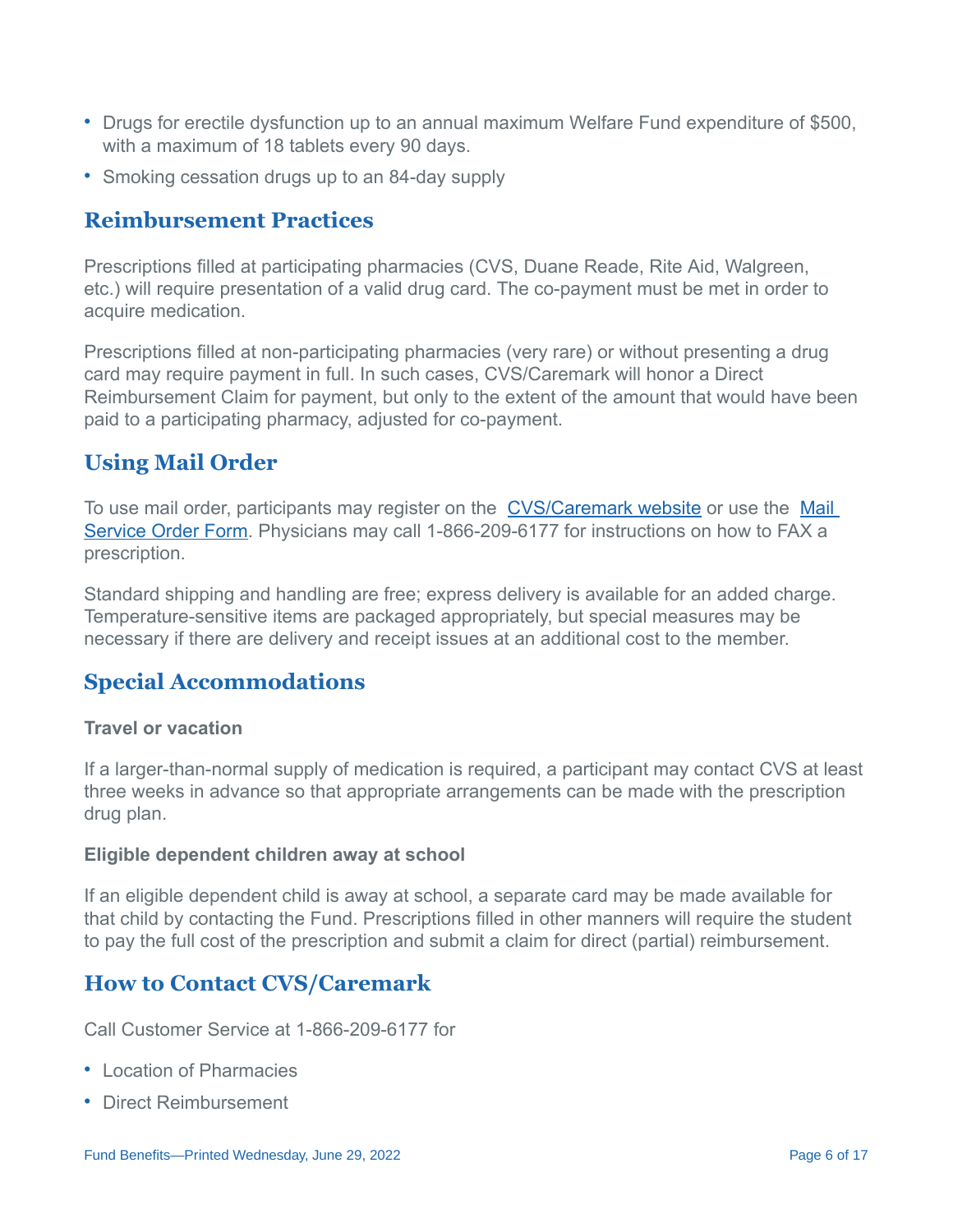- Eligibility issues
- Mail Order Forms

#### Visit the [CVS/Caremark website](https://www.caremark.com/wps/portal) for:

- Interactive Pharmacy Locator
- Claim Form Download
- Mail-order tracking
- Formulary Drug Listing

# **Other (Non-CVS/Caremark) Drug Coverage:**

#### **NYC PICA Program through Express Scripts**

There are some drugs for which participants do not use the CVS/Caremark card, but instead use another card, not issued by the Welfare Fund. For eligible full-time active participants, Injectable and Chemotherapy medications are available only through the **PICA Drug** Program, which is sponsored by the N.Y. City Employee Health Benefits Program and the Municipal Labor Committee. At the time of this writing it is administered by Express Scripts. Call the [NYC Health Benefits PICA Drug Program](http://www1.nyc.gov/site/olr/health/summaryofplans/health-pica.page) (212-306-7464) for further detail and updates. Eligible individuals will be issued a drug card for PICA coverage.

#### **Stipend for Rx coverage in lieu of CVS/Caremark**

Eligible full-time active participants who wish to opt out of the Welfare Fund drug plan may purchase a drug rider through their basic health carrier if their carrier is CIGNA, HIP Prime POS, or GHI HMO. This may be elected at the time of employment or during any open enrollment period through the city of New York. The plan participant will receive a stipend to offset out-of-pocket costs. The current stipend is:

- Individual: \$300 per year
- Family: \$700 per year

Payment is made within 45 days of the end of a calendar year. If rider coverage was only in effect part of the year reimbursement will be pro-rated. The Fund office will provide claim forms on request.

Members who participate in a drug rider plan through a basic health carrier will automatically be dropped from the Welfare Fund drug plan.

### **0\$ Generic Copay Program**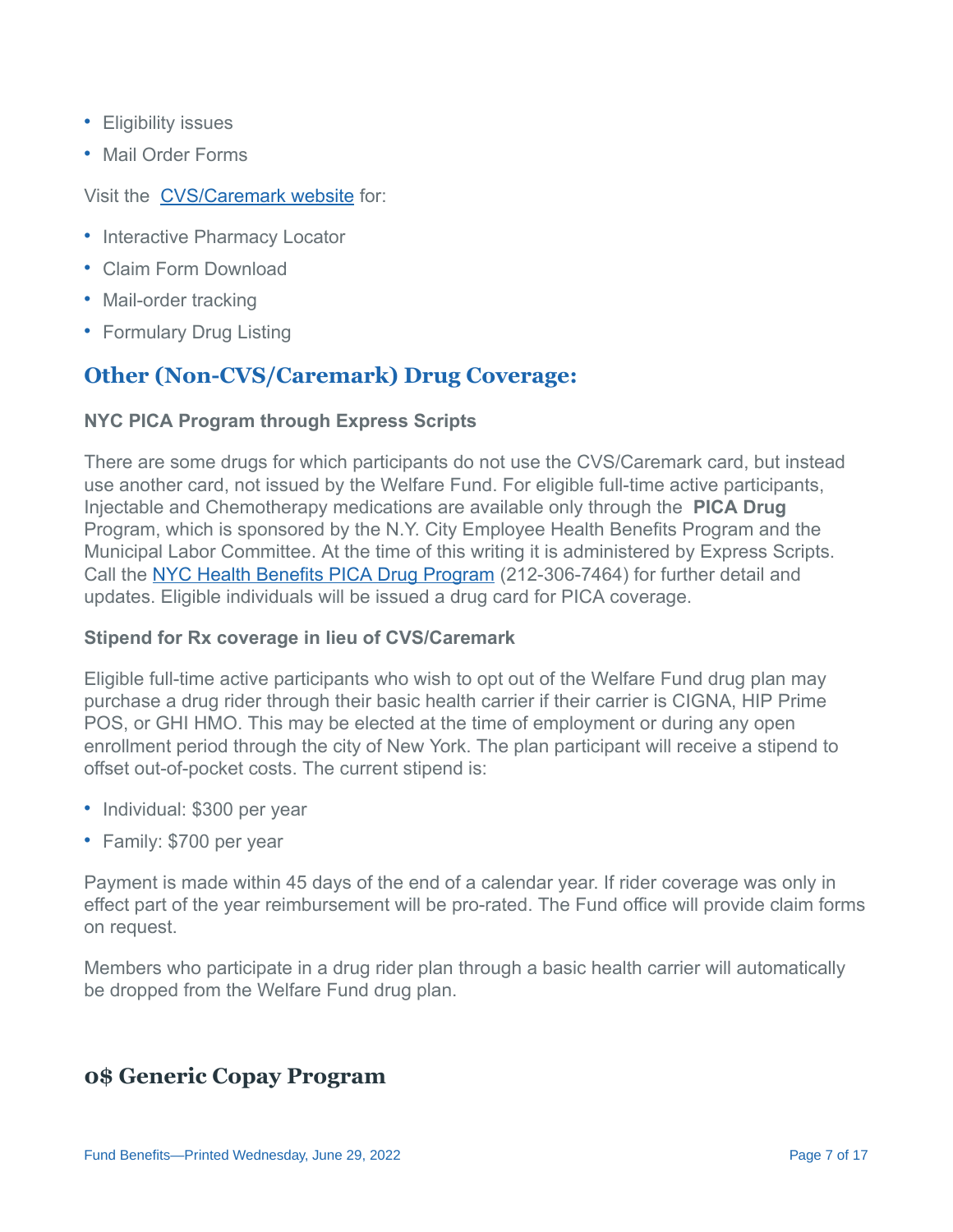Beginning July 1, 2021, Active, Adjunct members and Retirees under 65 enrolled in the PSC-CUNY Welfare Fund Prescription Plan will have no copay when filling a prescription for a generic drug included in the [PSC-CUNY Welfare Fund Drug List](http://www.psccunywf.org/media/231608/welfare_fund_rx_drug_formulary.4.1.21.pdf) and when the prescription is filled at a CVS pharmacy or through the CVS Mail program. Generic drugs purchased outside of a CVS pharmacy are not included in the program.

#### **How does the \$0 Generic Copay Program work?**

Here are examples of prescription fills to clarify the service eligible for the benefit:

**Example:** A member who fills a prescription for a generic drug listed on the Welfare Fund Drug List at CVS or CVS mail facility would not pay a copay.

**Example:** A member who fills a prescription for a generic drug listed on the Welfare Fund Drug List at a retail pharmacy other than CVS will not have a reduced copay, and the claim will be processed according to the Welfare Fund Prescription Plan's current tiered copay schedule. This means most members using non-CVS pharmacies will continue to pay a 20% copay.

Member copays for generic drugs on the Welfare Fund Drug List purchased at non-CVS pharmacies are 20% *until the Welfare Fund's costs reach the Tier 1 limit* (when the Fund has paid \$10,000 in annual drug expenses).

When the member reaches the **Tier 1** limit, the copay for generics purchased at non-CVS pharmacies will increase to the **Tier 2** copay of 50% until the **Tier 2** limit is reached (when the Fund has paid \$15,000 in annual drug expenses).

At that point the copay for generics purchased at non-CVS pharmacies will move up to the **Tier 3** copay of 80%.

Importantly, when the member reaches the **Tier 1** limit they should then be eligible to apply for copay reimbursement under the new **[High-Cost Rx Program](http://www.psccunywf.org/full-time-actives/fund-benefits/high-cost-rx-program.aspx)** .

*Therefore, members who anticipate their drug costs may exceed the annual Tier 1 limit (\$10,000 in the Welfare Fund's drug expenses) should SAVE ALL CVS PRESCRIPTION DRUG RECEIPTS! Receipts for all CVS prescription purchases will be required for High-Cost Rx Program reimbursement claims.*

#### **High-Cost Rx Program**

The High-Cost Rx Program is designed to include an additional \$25,000 of coverage for out-of-pocket prescription drug costs when certain conditions are met. The plan is designed to assist Active, Adjunct members and Retirees under 65 who are enrolled in the PSC-CUNY Welfare Fund Prescription Plan, and who are experiencing significant out-of-pocket drug expenses.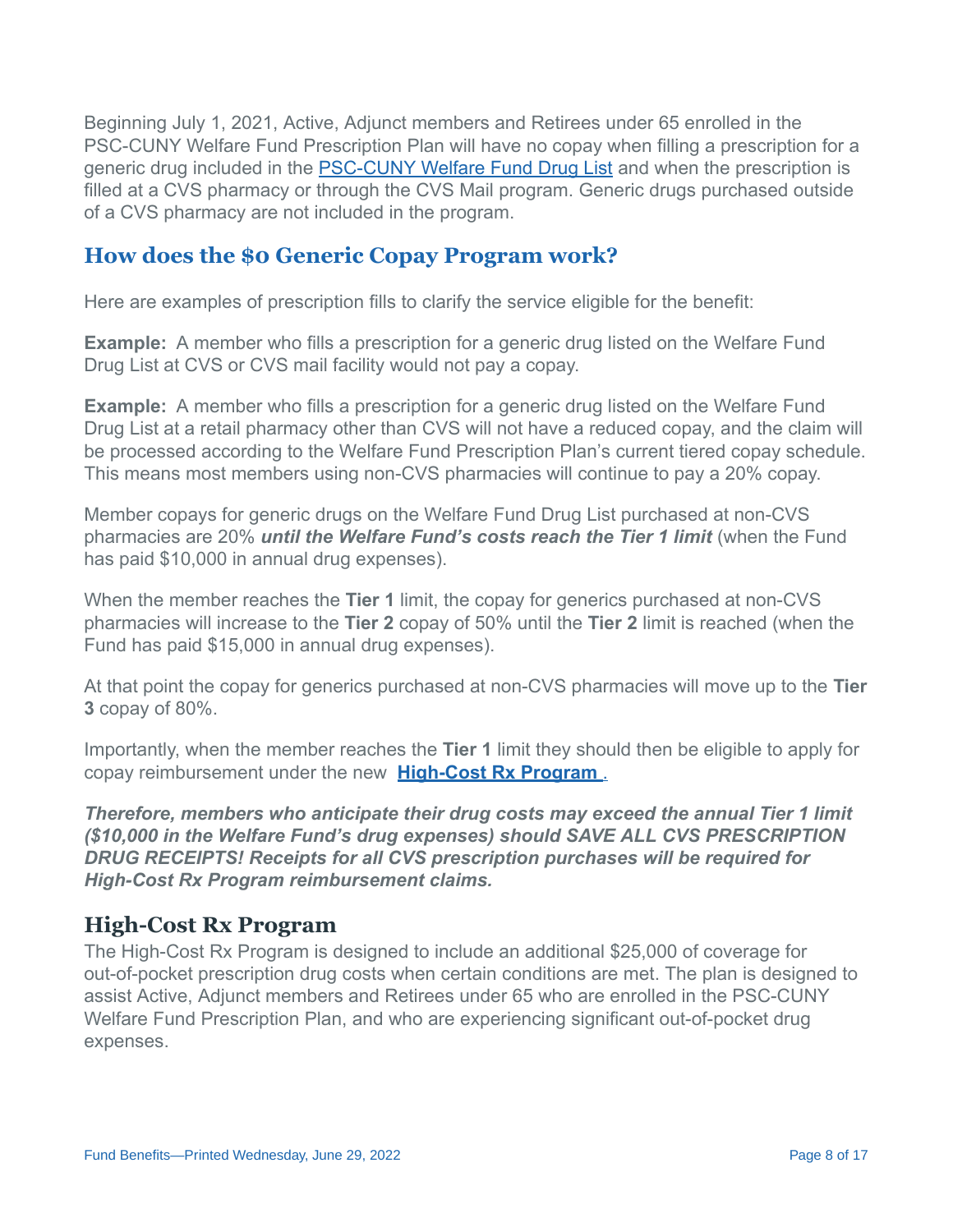# **How does the High-Cost Rx Program work?**

Fund members will be able to apply for reimbursement when their Welfare Fund prescription drug expense exceeds \$10,000 and their eligible out-of-pocket costs exceed \$2,500 on an annual basis. The Fund will reimburse up to \$25,000 per person per plan year. The first \$2,500 of out-of-pocket is treated as a deductible and not eligible for reimbursement.

*PSC-CUNY Welfare Catastrophe Major Medical (CMM) policy holders are required to file claims to Mercer Consumer/AIG before submitting to the Welfare Fund and must include a claim rejection from Mercer/AIG as part of claim to the Fund reimbursement plan.*

### **How do I make a claim?**

Members must submit the following to Jennifer Melfi at the Welfare Fund, jmelfi@psccunywf.org:

- [High-Cost Rx Program Claim Form](/media/236308/2021_06_29_wf_high_cost_rx_reimbursement_form_page_1.pdf)
- Receipts (CVS pharmacy cashier's receipt, CVS mail order invoice or CVS Specialty Pharmacy invoice) AND
- Rx package receipt that shows:
	- Patient's full name
	- Name of Drug
	- Date of Service
	- Amount paid
	- Any Coupons

Here are examples of eligible receipts:

- [Pharmacy Cashier's Receipt](http://www.psccunywf.org/media/206347/high-cost_rx_plan_required_receipts.pdf)
- [Mail Order Invoice/Receipt](http://www.psccunywf.org/media/220020/invoice_sample_mail_order_25423.pdf)
- [Specialty Pharmacy Invoice](http://www.psccunywf.org/media/212704/cvs_specialty_invoice.pdf)

CVS/Caremark member portal claims printouts are NOT accepted as receipts. **Generic drugs that cost less than \$10 do not require receipts but must still be listed on the Claim Form.**

# **What claims are eligible for reimbursement?**

- All in-network pharmacy claims may be eligible for reimbursement if they are for drugs on the PSC-CUNY Welfare Fund's CVS formulary or drugs with a valid Prior Authorization
- Specialty Drug claims are eligible ONLYthrough the CVS Specialty program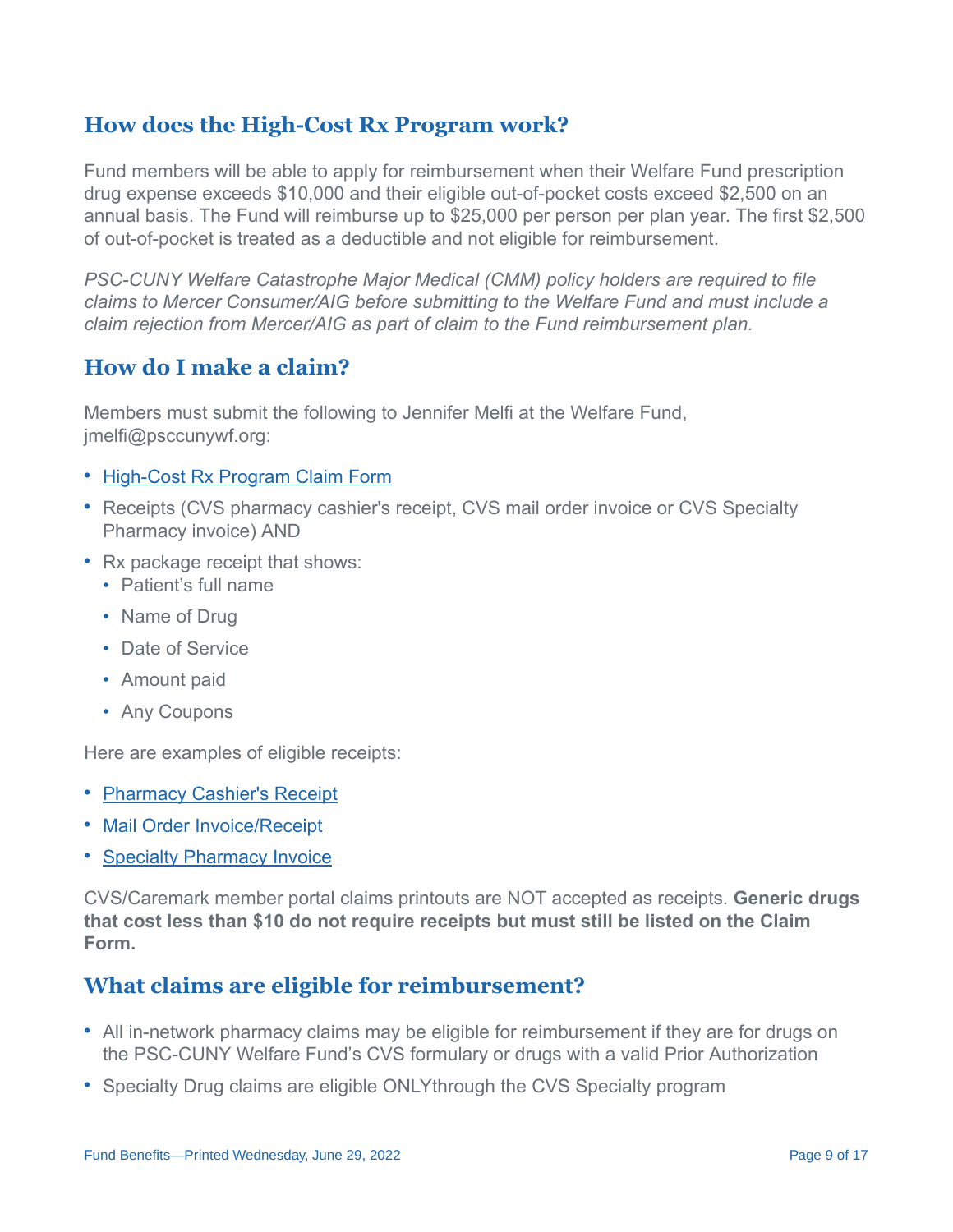# **What costs are NOT eligible and DO NOT COUNT towards Deductible and/or Accumulators?**

The following are not eligible:

- Dispensing penalties
- Copay costs:
	- Already paid by Manufacturer's Copay Assistance of Pharma Co.
	- Related to Ineligible Drug Claims
	- Related to other non-CVS specialty program drug expenses

### **What drug costs are not eligible for reimbursement?**

The following drugs are not eligible for reimbursement:

- PICA drugs (covered by NYC Health Benefits Program)
- Diabetes drugs (covered by basic health insurance)
- Drugs not included in the Welfare Fund CVS formulary or plan
- Erectile Dysfunction (ED) drug coverage maximum (up to \$500)
- ACA preventive list drugs (list available on psccunywf.org)
- Drugs covered by any provider other than PSC-CUNY Welfare Fund Prescription Plan
- Specialty Drug claims not purchased through the CVS Specialty program

### **When can a claim be submitted?**

#### **Claims must be submitted on a quarterly basis according to the following dates:**

- Q1 (Jan. 1 Mar. 31) on or after April 15
- $Q2$  (Jan. 1 June 30) on or after July 15
- Q3 (Jan. 1 Sept. 30) on or after Oct. 15
- Q4 (Jan. 1 Dec. 31) on or after Jan. 15

Claims will not be accepted until the 15 day following the end of the quarter. Claims will be accepted up to March 31st of the following year for claims with date of service in the prior plan year. Only one (1) claims submission per quarter will be accepted.

*IMPORTANT: When your eligible out-of-pocket copay costs exceed \$2,500 you should make a claim for reimbursement at the earliest quarterly date, even if it is only for a small amount. That will insure timely processing for full copay reimbursement in the next quarter.*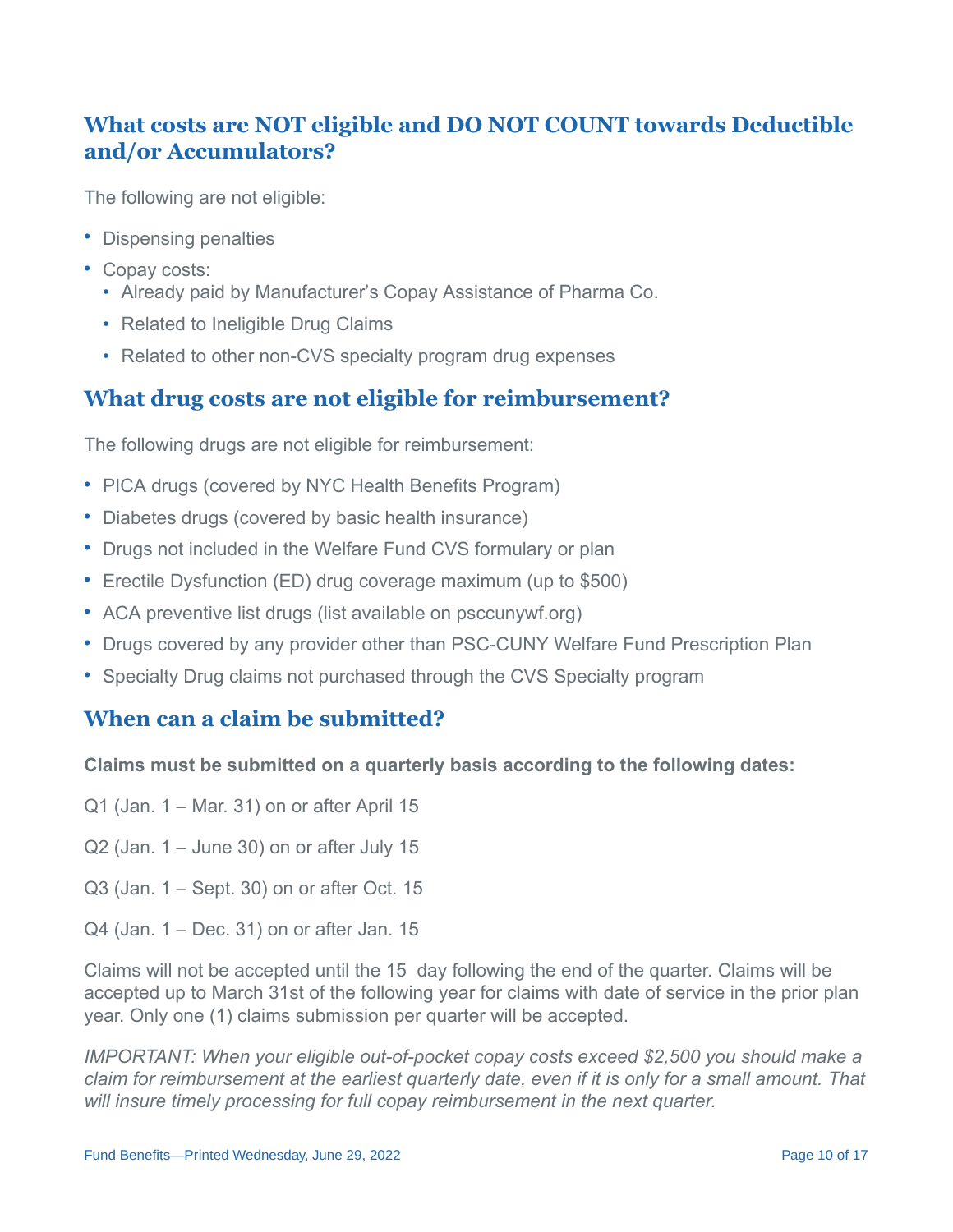Please be aware fraudulent claims are grounds for permanent disenrollment from the Fund Plan.

### **Have you moved to a temporary address?**

# **Vision**

Plan participants and their eligible dependents are entitled to a pair of glasses (lenses and frames and an optometric examination) once per calendar year, to be purchased at any time during the calendar year. This benefit can be rendered through the vendor contracted by the Fund, Davis Vision, or through other licensed providers.

### **How does the Davis Vision plan work?**

Service through Davis Vision has no out-of-pocket costs for a limited selection of frames and lenses. Service rendered through other providers is subject to a maximum reimbursement of up to \$200. If you use a provider that is not part of Davis Vision, a Direct Reimbursement [claim form should be submitted within 90 days of service. In order for the Fund to maintain](http://www.psccunywf.org/media/133046/ret.out.of.state.reimbursement.pdf) accurate records, reimbursement claims should be submitted and will only be accepted once per year, no matter the amount.

**Eye examinations** are covered through a participating Davis Vision provider when made in conjunction with the purchase of glasses or contact lenses. Eye examinations other than for purchase of glasses or contact lenses are not covered. **Glasses must be purchased on the date of the examination. Split services are not permitted within the provider network.**

Examination is provided by a licensed optometrist for determination of refractive index as well as detection of cataracts, glaucoma and retinal/corneal disorders. There is no co-payment when using an in-network provider.

#### **Frames**

You may choose any Fashion, Designer or Premier-level frame from Davis Vision's Frame Collection, free of charge.

If you visit a Davis Vision participating provider and you select a non-plan frame, a \$100 credit, plus a 20% discount will be applied. This credit would also apply at retail locations that do not carry the Frame Collection.

If you visit a Davis Vision Visionworks location, and choose a non-plan frame, a \$175 credit plus 20% discount is available.

Members are responsible for the amount over \$100 (or \$175 at a Visionworks location), less the applicable discount.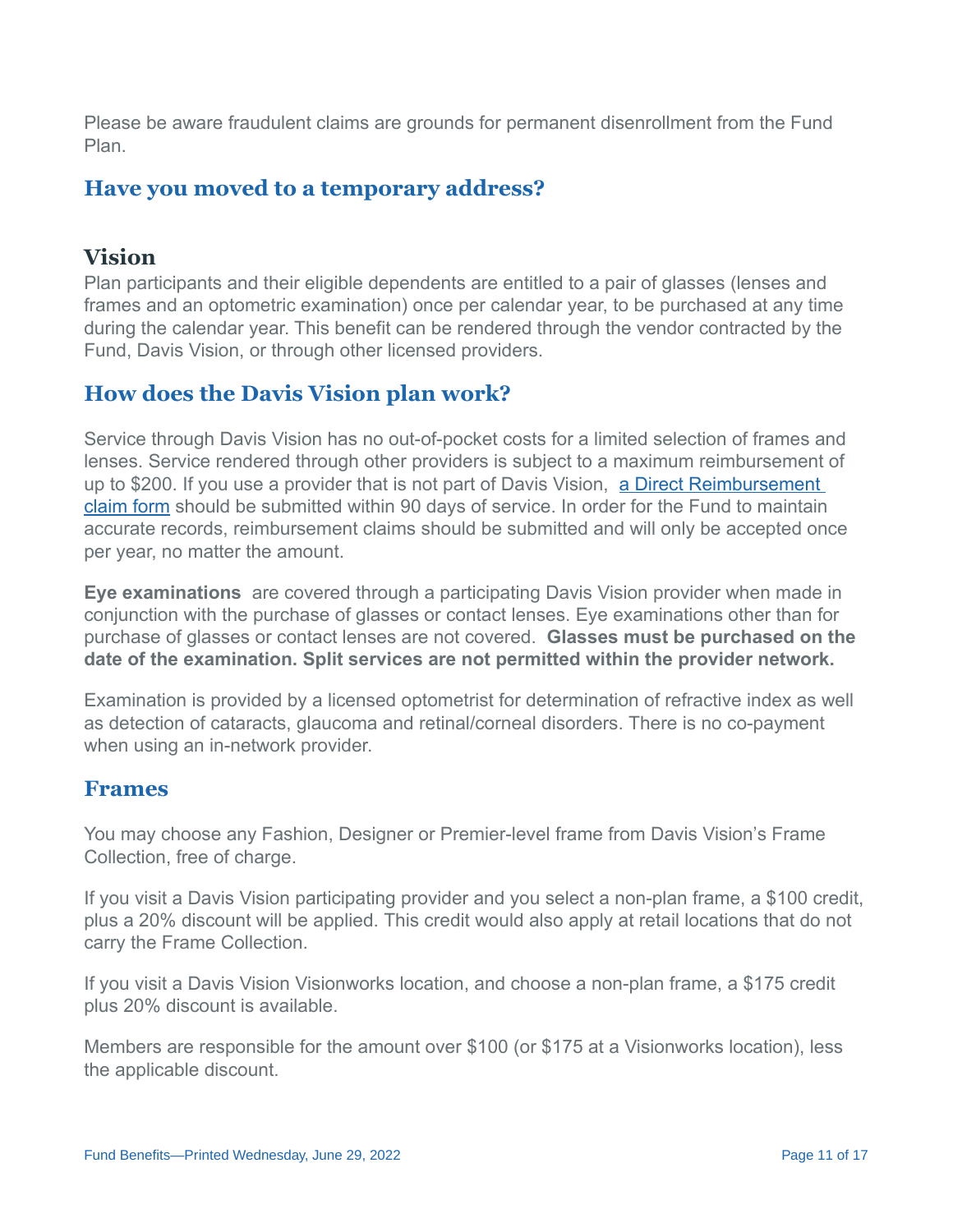#### **Lenses**

A range of special lenses and coatings is available with no co-payment at any in-network provider. For a complete list, see the [Davis Vision brochure.](/media/236470/davis_vision_brochure.7.1.21.pdf)

#### **Contact Lenses**

In lieu of eyeglasses, you may select contact lenses. Any contact lenses from Davis Vision's Contact Lens Collection are available at no charge. Evaluation, fitting and follow-up care will also be covered. The Davis Vision Premium Contact Lens Collection includes disposable (8 boxes) and standard replacement lenses (4 boxes).

Members may use their \$150 credit, plus a 15% discount toward non-Davis Vision Collection contact lenses, evaluation, fitting and follow-up care.

Visually required contact lenses will be covered up to \$105 with prior approval and may be prescribed only for certain medical conditions, such as Keratoconus.

Please note: Contact lenses can be worn by most people. Once the contact lens option is selected and the lenses are fitted, they may not be exchanged for eyeglasses. The Davis Vision collection is available at most participating independent provider locations.

### **How do I find a participating Davis Vision eyeglass store?**

Access Davis Vision's website at www.davisvision.com and use the "Find a Doctor" feature (On the Davis homepage, click on the "Members" tab, which will bring you to a menu. Type in the client code 2022 and submit) or call 1.800.999.5431 for the names and addresses of the network providers nearest you. Call the network provider of your choice and schedule an appointment. Identify yourself as a PSC-CUNY Welfare Fund member or dependent and Davis Vision member. Provide the office with your name, SS# and the name and date of birth of any covered member/dependent needing services. The provider's office will verify your eligibility for services. You may also create a personal account by logging onto the Davis Vision website. See the [Davis Vision benefit brochure](/media/236470/davis_vision_brochure.7.1.21.pdf) [.](/media/225026/davis_vision_brochure_10.28.20.pdf)

#### **[What if I don't go to Davis Vision?](/media/225026/davis_vision_brochure_10.28.20.pdf)**

Any licensed provider of vision services may be used as an alternative to Davis Vision providers. The reimbursement will cover frames, lenses or contact lenses costs not to exceed \$200 once per year. A [claim form](http://www.psccunywf.org/media/133046/ret.out.of.state.reimbursement.pdf) should be submitted within 90 days of service.

### **Disability**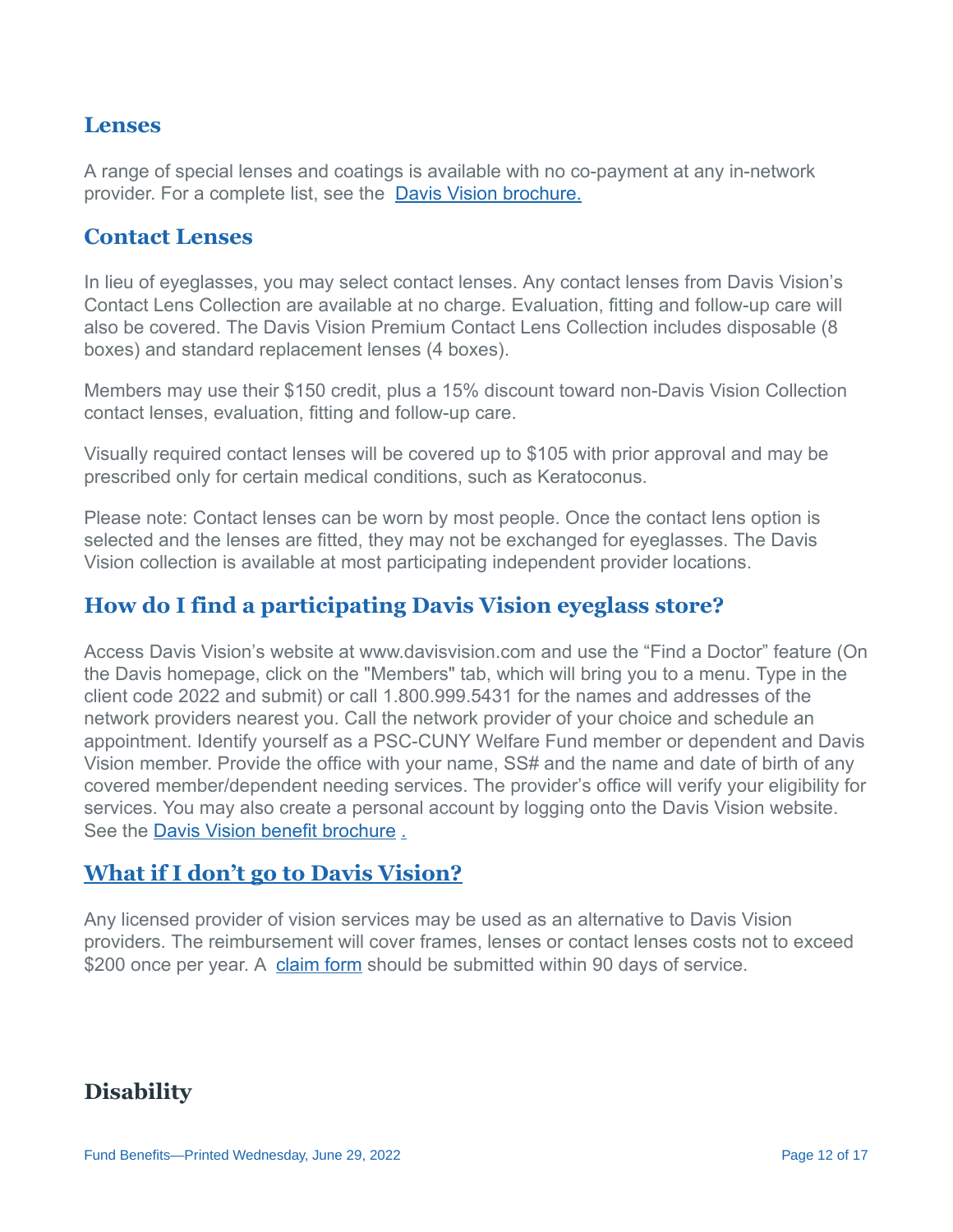# **How does the Fund's disability insurance work?**

This benefit is a partial income replacement plan available to plan participants with at least one year of service who become totally disabled. Total disability is defined as **the inability to work in any job for which you are fitted by education, training or experience, due to an illness or injury** . The carrier for this benefit is **The Standard Life Insurance Company of New York** .

Total disability must be **verified by an evaluating physician** approved by the carrier.

**There is a six-month waiting period** . Payments begin six months after determination of disability, providing that the disability has continued. However, if accumulated sick and vacation time payments are still being made at the end of the six-month period, the waiting period is extended until these payments are exhausted.

**Income replacement under basic disability provides 50% of your pre-disability basic salary** , with a minimum of \$1,250 per month and a maximum of \$2,500 per month. Actual payment is net of required deductions. These deductions may include receipt of payments from Worker's Compensation, Social Security or CUNY retirement/salary continuation plans.

**The duration of payments is up to five years** (60 months) or attainment of age 70-if that event comes first-providing the total disability continues. If payment would otherwise cease due to the age 70 restriction, there is an override to provide a minimum of one year (12 months) of payments.

The basic plan applies to all eligible participants without additional premium contributions.

### **Welfare Fund Continuation of Benefits During Disability Payment Period**

Other Welfare Fund benefits continue for the duration of the benefit payment period, including the waiting period. (The Prescription Drug benefit is limited to members who maintain enrollment in a basic health insurance plan.) The benefit payment period may end for a variety of reasons, most typically the end of the disabling condition or return to work, or attainment of the maximum age or duration limit of the benefit, whether it is the basic coverage or the extended coverage. **When the benefit payments stop, eligibility for other benefits also stops** .\*

A brochure providing more detailed information on the PSC-CUNY Welfare Fund Long Term Disability Program is part of the material distributed to each new employee who will be a plan participant.

An **[insurance certificate](http://www.psccunywf.org/media/20990/Extended_LTD_Certificate.pdf)** explains the features of the long term disability plan through the Standard Life Insurance Company. Copies of the insurance certificate are also available off-line and may be requested through a campus Benefits Officer or by contacting the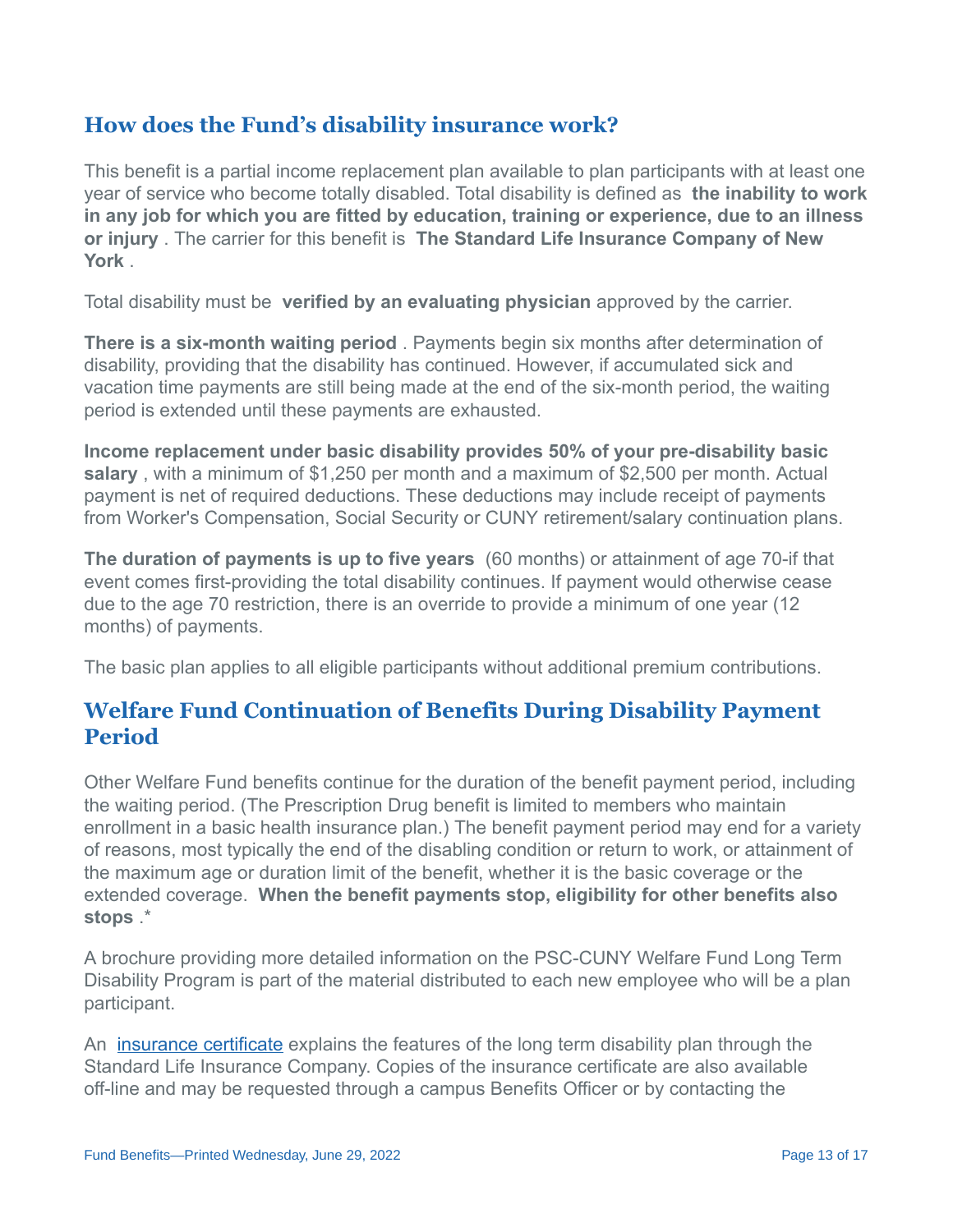PSC-CUNY Welfare Fund. [An Important Notice relating to claims made on the Plan on or after](http://www.psccunywf.org/media/187194/ltd_claims_review_notice__re_denials_post_april_2018.pdf) April 1, 2018, and the right to request a review, is herein posted.

\*This description was expanded and clarified, April 2011.

# **Extended Medical What medical costs will the Fund partially reimburse?**

Plan participants who have basic coverage through GHI-CBP have an additional level of medical cost protection through the PSC-CUNY Welfare Fund extended medical benefit. The benefit is designed to provide a buffer against large medical expenses associated with *non-hospital* out-of-network physicians and services that are not reimbursed in full by your basic GHI-CBP plan. The program is administered by Administrative Services Only, Inc. (ASO). This extended medical benefit does not cover procedures that are not covered under the basic health plan, nor does it lift any frequency limitations.

#### **How does the deductible work?**

Expenses are considered after an annual deductible has been met. The amount of the deductible is determined by whether or not the participant has elected the GHI-CBP optional rider. If the participant has elected the rider, the deductible is \$1,000 per person for the year, with a maximum of \$2,000 for a family. If the participant has not elected the rider, the deductible is \$4,000 per person for the year, with a maximum of \$8,000 for a family. The amount that is applied to calculate the deductible is the total difference between the GHI-CBP allowance on covered services and the participant's payment to the provider for those services.

### **How much will the Fund reimburse?**

After the deductible is met, the Welfare Fund extended medical benefit will pay 60% of the difference between the amount paid by GHI and the allowed charges. Allowed charges are determined by a schedule maintained by the contracted administrator and set, as well as changed from time to time, at the discretion of the Trustees of the Fund. Once coinsurance payments have reached \$3,000 for a covered individual in a year (or \$6,000 for the family) the plan will pay without a co-insurance, i.e.,100% of the difference between the amount reimbursed and the allowed charges according to the schedule.

# **Limits**

Benefit limits are in accordance with the GHI contract with the NYC Employee Benefits Program. **Reimbursement claims must be filed no later than March 31 of the year following the calendar year during which medical services and procedures were**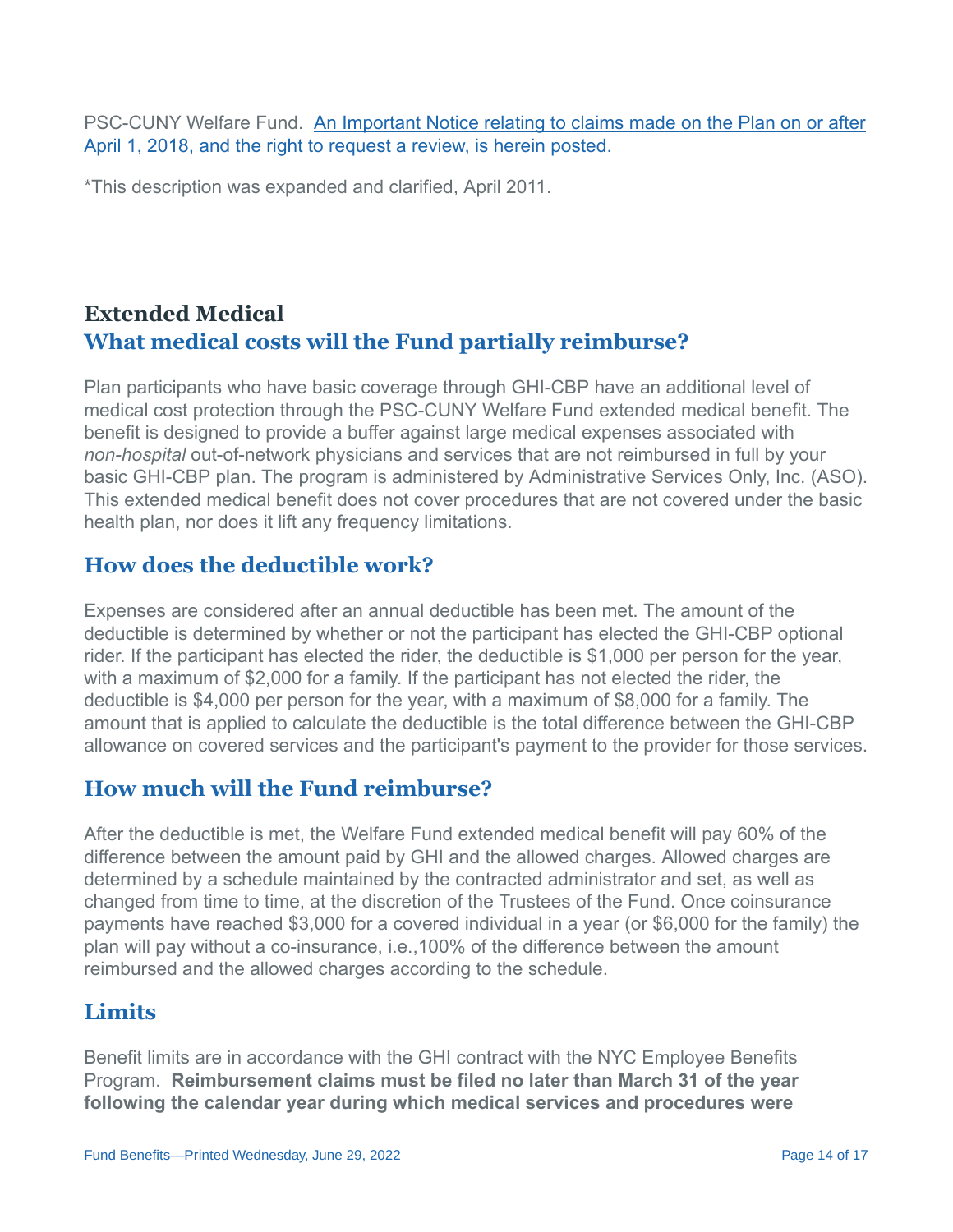**performed. Members who are participating in the group**  Catastrophic Major Medical benefit  **must first**  [submit reimbursement claims to The United States Life Insurance](http://www.psccunywf.org/full-time-actives/optional-benefits/catastrophic-major-medical.aspx)  Company in the City of New York **.** 

# **Life Insurance What life insurance coverage is available to me?**

Many newly-hired full-time CUNY employees covered by the PSC-CUNY Welfare Fund will receive Term Life Insurance with a face value of up to \$25,000 for one year, with the option to purchase coverage at the end of the year with no medical underwriting. The premium is determined by the age of the participant at the point of purchase.

The benefit is sponsored by the New York State United Teachers (NYSUT) Member Benefits Trust and is available to all CUNY employees who are eligible for PSC-CUNY Welfare Fund benefits. **Persons who were members of NYSUT prior to employment by CUNY are not eligible for this "first year" benefit** .

Eligible employees (dues-paying members of the PSC) under age 40 are automatically enrolled and receive a certificate of coverage in the mail. Those age 40 and over will receive the no-cost coverage if they can successfully answer several medical questions as part of a simplified issue offer. Upon completion of one year, an option is provided to continue coverage by paying a premium. For further information, please refer to [Optional Life Insurance](http://www.psccunywf.org/full-time-actives/optional-benefits/life-insurance.aspx).

Employees not in the PSC collective bargaining unit (management and other excluded titles) must contact the Welfare Fund to begin the enrollment process.

# **Death Benefit**

As of March 1, 2020, the PSC-CUNY Welfare Fund provides a \$5,000 death benefit to the beneficiary of a full-time covered member who dies while in active service. Members must fill out the beneficiary form, available from their campus HR and benefits office, and have it on file at the benefits office. If members wish to change beneficiary(ies), a new form needs to be completed.

It is important to note that members on leave of absence (LOA) are not in active service.

Designated beneficiaries have one year from the member's date of death to file a claim with the Welfare Fund office.

# **Hearing Aid**

*If you need help with your hearing aid during the pandemic office closures, please call HearUSA at*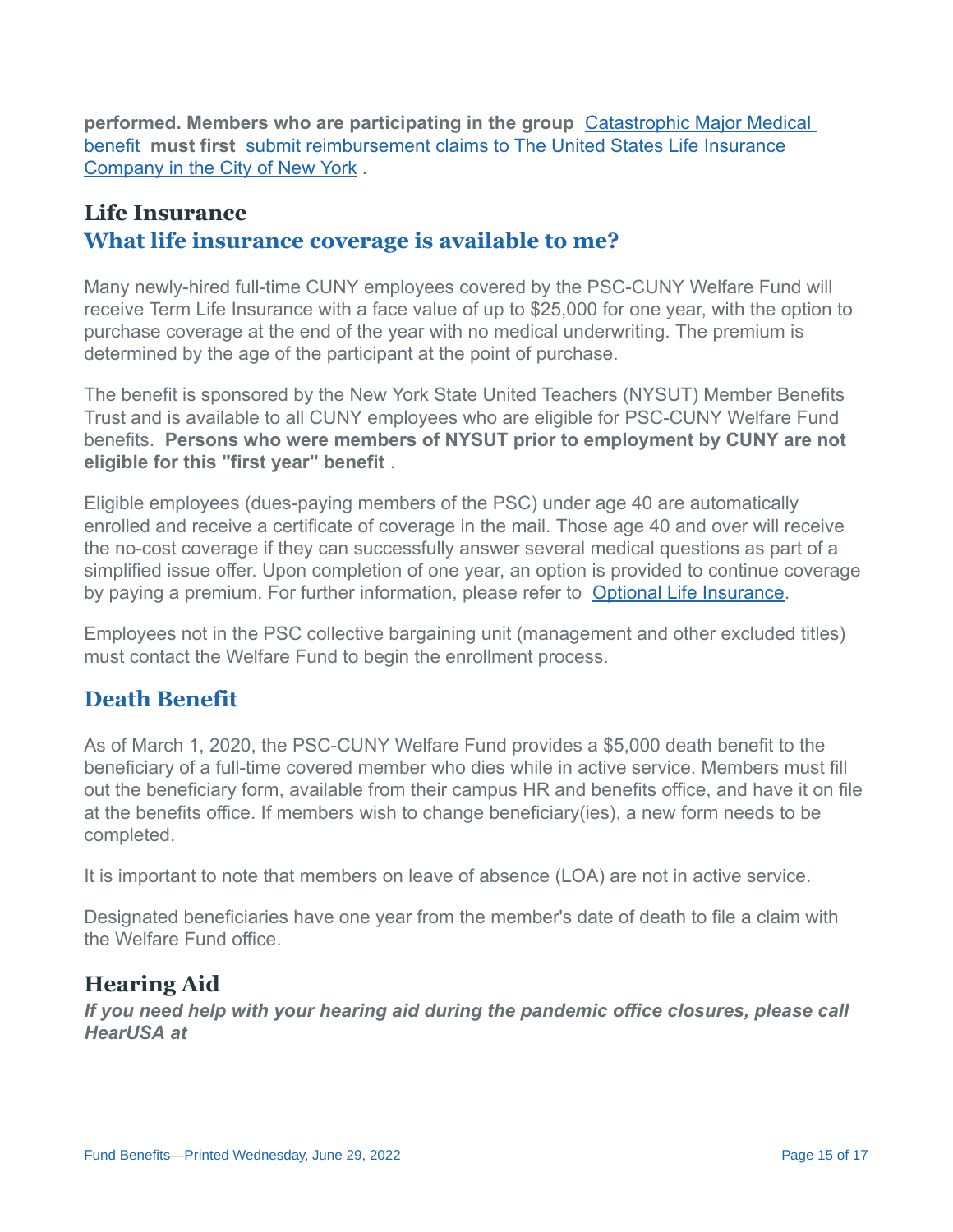# **How does the HearUSA plan work?**

Hearing aid benefits are available to you and your covered dependents every 36 months. The Fund has chosen HearUSA to be the exclusive hearing aid network to provide members and their eligible dependents with a program for hearing tests and hearing aids.

You can purchase a hearing aid for a discounted price from HearUSA or use a nonparticipating provider and receive direct reimbursement of up to \$500 every 36 months. **For out-of-network claims first contact HearUSA at 1-800-442-8231 prior to your appointment to be eligible for a maximum \$500 direct reimbursement.**

To obtain service from HearUSA, members begin by calling the toll-free number (800) 442-8231 to schedule an appointment with a provider. You will be given the names of three participating HearUSA practitioners in your area and the nearest HearUSA store. You may continue to request additional names of participating practitioners until you are satisfied with your choices. If you have a specific hearing aid manufacturer in mind, you may also request the names of nearby HearUSA participating practitioners who carry hearing aids from that particular manufacturer. HearUSA offers hearing aids from 11 manufacturers.

Members and Dependents are eligible for:

- Free annual hearing screening
- In-plan Hearing Aid Benefit \$1,500 per ear (\$3,000 total) every 36 months.
- Guaranteed price discounts on all hearing aids
- Unlimited visits during the first year of purchase (adjustments, cleaning programming)
- Loaner hearing aids available when your hearing aids are being serviced
- 3-Year Warranty: repair and one-time replacement due to loss or damage (deductible applies)
- 3-Year supply of batteries
- 12-Month interest free financing available
- 10% off hearingshop.com for accessories and batteries using code EARUSA
- Out-of-network maximum direct reimbursement of \$500 every 36 months in lieu of in network purchase. **For out-of-network claims first contact HearUSA at 1-800-442-8231 prior to your appointment to be eligible for a maximum \$500 direct reimbursement.**

To learn more or to make an appointment with a HearUSA provider, you must contact HearUSA directly at (800) 442-8231 and let them know that you are a member of the PSC-CUNY Welfare Fund, so they can determine your eligibility.